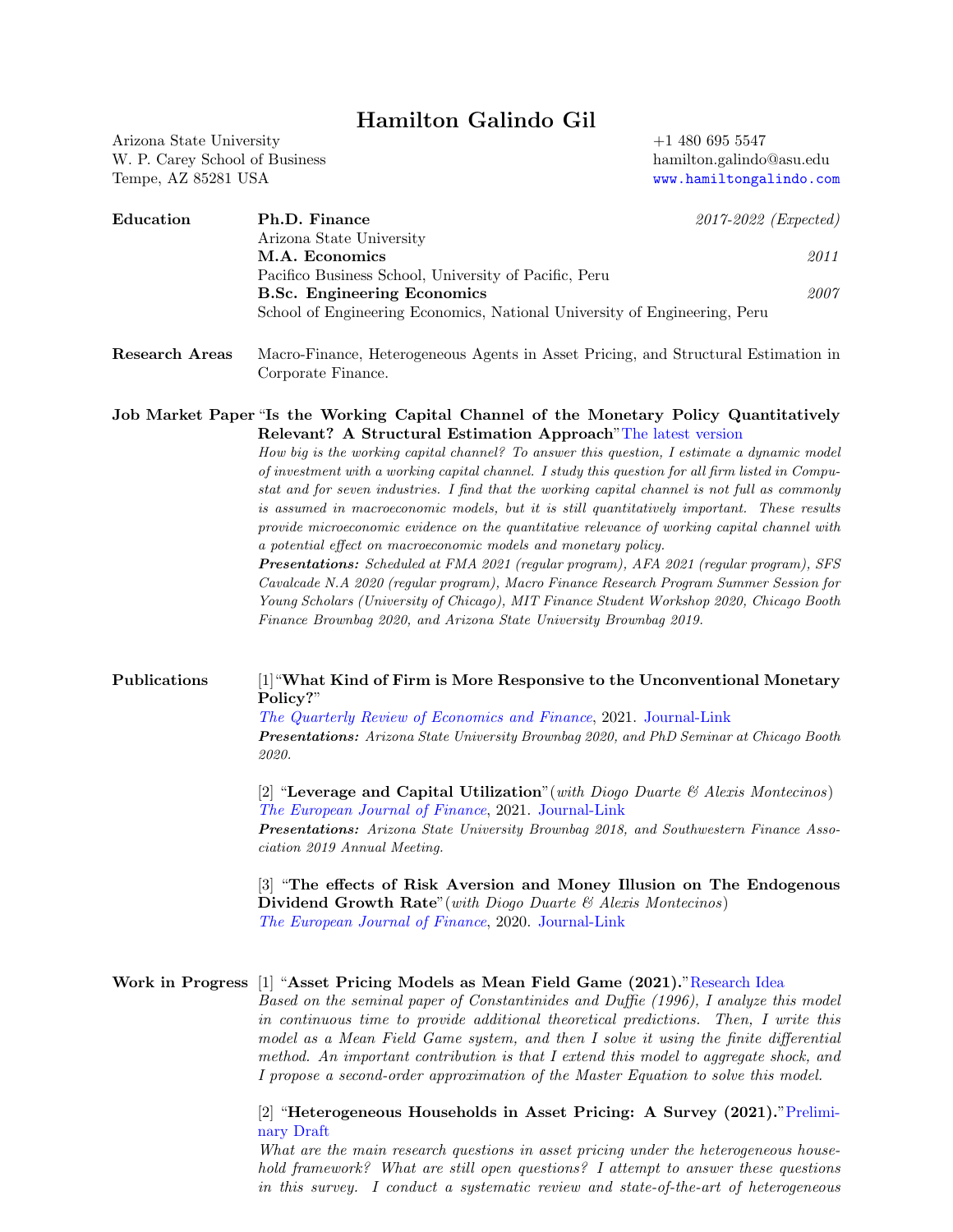|                                    | Initiatives                                                                                                                                                                                                                                  |                                                                                 |  |
|------------------------------------|----------------------------------------------------------------------------------------------------------------------------------------------------------------------------------------------------------------------------------------------|---------------------------------------------------------------------------------|--|
|                                    | Financial Statistics (MFin), ASU<br>FIN535 Quantitative Methods in Finance (MFin), ASU                                                                                                                                                       | <i>Fall</i> 2017<br>Fall 2019, 2020                                             |  |
|                                    | <b>Teaching Assistant</b>                                                                                                                                                                                                                    |                                                                                 |  |
|                                    | * MFE: Master of Financial Engineering<br>** NUE: National University of Engineering (Peru)                                                                                                                                                  |                                                                                 |  |
|                                    | Dynamic Macroeconomics (UGRD), NUE,                                                                                                                                                                                                          | 2012 - 2017                                                                     |  |
|                                    | Financial Econometrics (MFE), NUE, online                                                                                                                                                                                                    | Summer 2019                                                                     |  |
|                                    | Advanced Corporate Finance (MFE), NUE, online                                                                                                                                                                                                | Summer 2021                                                                     |  |
| Experience &<br><b>Initiatives</b> | FIN300 Fundamentals of Finance (UGRD), hybrid, ASU<br>Fundamentals of Asset Pricing (MFE*), NUE**, online                                                                                                                                    | Summer 2021<br>Spring 2021                                                      |  |
| <b>Teaching</b>                    | Instructor                                                                                                                                                                                                                                   |                                                                                 |  |
|                                    | nance: The New Empirical Asset Pricing (University of Chicago). July 23-27, 2018                                                                                                                                                             |                                                                                 |  |
|                                    | class: $30$ students). November 12-14, 2018<br>(8) SoFiE Financial Econometrics Summer School. Machine Learning and Fi-                                                                                                                      |                                                                                 |  |
|                                    | lected with scholarship to participate in PhD Masterclass at GSB Stanford University (size of                                                                                                                                                |                                                                                 |  |
|                                    | $(7)$ PhD Masterclass: Delegated Money Management in Equilibrium. Se-                                                                                                                                                                        |                                                                                 |  |
|                                    | School, University of Pennsylvania. June 26-29, 2019<br>2018                                                                                                                                                                                 |                                                                                 |  |
|                                    | <b>Markets.</b> Topics covered: incentives, informational, and behavioral issues - The Wharton                                                                                                                                               |                                                                                 |  |
|                                    | (5) MIT-FARFE: Capital Markets Research Workshop. Selected with scholarship<br>to participate in PhD Masterclass at Sloan School of Management - MIT. July 13-16, 2019<br>(6) Finance Theory Group PhD Summer School: Frictions in Firms and |                                                                                 |  |
|                                    |                                                                                                                                                                                                                                              |                                                                                 |  |
|                                    | covered: numerical methods for solving models, simulation estimators, identification chal-                                                                                                                                                   |                                                                                 |  |
|                                    |                                                                                                                                                                                                                                              | 2019<br>(4) Summer School on Structural Estimation in Corporate Finance. Topics |  |
|                                    | Frequency (Big) Data (University of Chicago). July 20-24, 2020                                                                                                                                                                               |                                                                                 |  |
|                                    | September, 2020. This class lasts until October 2020.<br>(3) SoFiE Financial Econometrics Summer School. The Econometrics of Mixed                                                                                                           |                                                                                 |  |
|                                    | money and (international) finance: A Heterogeneous Agents Continuous Time Approach.                                                                                                                                                          |                                                                                 |  |
|                                    | (2) Princeton Initiative: Macro, Finance and Money. Topics covered: macro,                                                                                                                                                                   |                                                                                 |  |
|                                    | <b>Scholars (University of Chicago).</b> I was selected to participate in the program and also<br>my paper of Working Capital Channel was selected to be presented. July 28-31, 2020.                                                        |                                                                                 |  |
| Conferences                        | (1) Macro Finance Research Program (MFR) Summer Session for Young                                                                                                                                                                            |                                                                                 |  |
| Seminars and                       | 2020                                                                                                                                                                                                                                         |                                                                                 |  |
|                                    | Link                                                                                                                                                                                                                                         |                                                                                 |  |
|                                    | (3) "Dynamic Macroeconomic: Real Business Cycle Models," (Spanish version) with<br>Alexis Montecinos, National University of Engineering Press - Peru, 2018. Amazon                                                                          |                                                                                 |  |
|                                    | (2) "Asset Pricing Theory: Foundations," (In progress, Spanish version), 2021. Link                                                                                                                                                          |                                                                                 |  |
|                                    |                                                                                                                                                                                                                                              |                                                                                 |  |
| <b>Books</b>                       | (1) "Heterogeneous Agents in Asset Pricing," (In progress), 2021. Link                                                                                                                                                                       |                                                                                 |  |
|                                    | also synthesize the research questions that researchers have tried to answer and the still<br>open question for future research agenda.                                                                                                      |                                                                                 |  |
|                                    | concerned, and the theoretical models developed to capture the empirical evidence. I                                                                                                                                                         |                                                                                 |  |
|                                    | households in asset pricing. Specifically, I review the main facts that this literature is                                                                                                                                                   |                                                                                 |  |

Founder: Summer School in Economics and Finance, [webpage](https://fieecs.uni.edu.pe/summer-school/) 2019 Founder: Research Institute in Economics and Finance (RIEF), [webpage](https://ri-ef.com/) May 2021